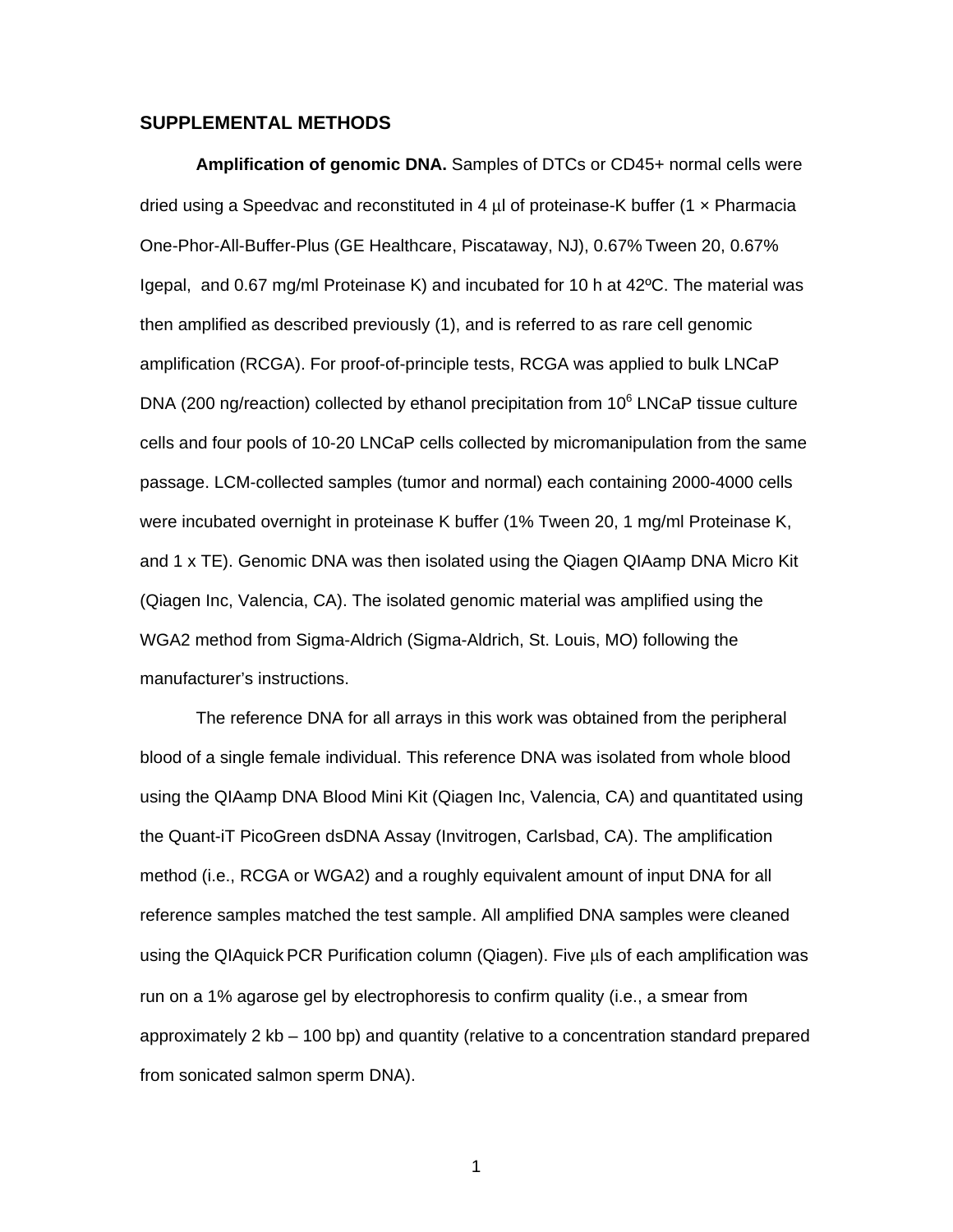**Array CGH.** The amplified test and reference material, 1 μg each, was labeled with Cy-5-dUTP and Cy-3-dUTP (GE Healthcare Bio-Sciences Corp., Piscataway, NJ), respectively, using the Bioprime Array CGH kit (Invitrogen). Labeled material was cleaned using the columns included with the labeling kit. Each labeled sample with 125 µg of human Cot-1 DNA (Invitrogen) and 30 µg of yeast tRNA (Invitrogen) were concentrated with a YM-30 centrifugal filter unit (Millipore, Billerica, MA). Concentrated test and reference samples were then combined and dried in a Speedvac.

The bacterial artificial chromosome (BAC) clones that make up the array, the hybridization procedures, and the scanning technology for this study has been described previously (2). In brief, the clones that make up this array are a subset of those described by the BAC Resource Consortium (3) with the addition of a set of clones containing tumor-related genes (2). A total of 4204 different BAC clones from known genomic locations were used in the final analysis. The analyses here use the BAC coordinates in the May 2004 sequence assembly (Build 35). The median spacing of the clones is 413 kbp, when pericentric heterochromatic regions and the short arms of acrocentric chromosomes are excluded.

Array analysis. The log<sub>2</sub> ratio data for each array were normalized with a blocklevel Loess algorithm to correct for intensity- and location-based dependencies (4). The values for the duplicate spots representing each BAC were averaged post-normalization. The loess-normalized averaged data for each array were processed by Circular Binary Segmentation (CBS,(5)), a method for organizing array CGH data into genome segments of approximately equal copy number. Thresholds for calling loss and gain were determined using the array results obtained from the normal-cell samples that we collected in parallel with the DTCs (i.e., the 9 samples of RCGA-amplified CD45-positive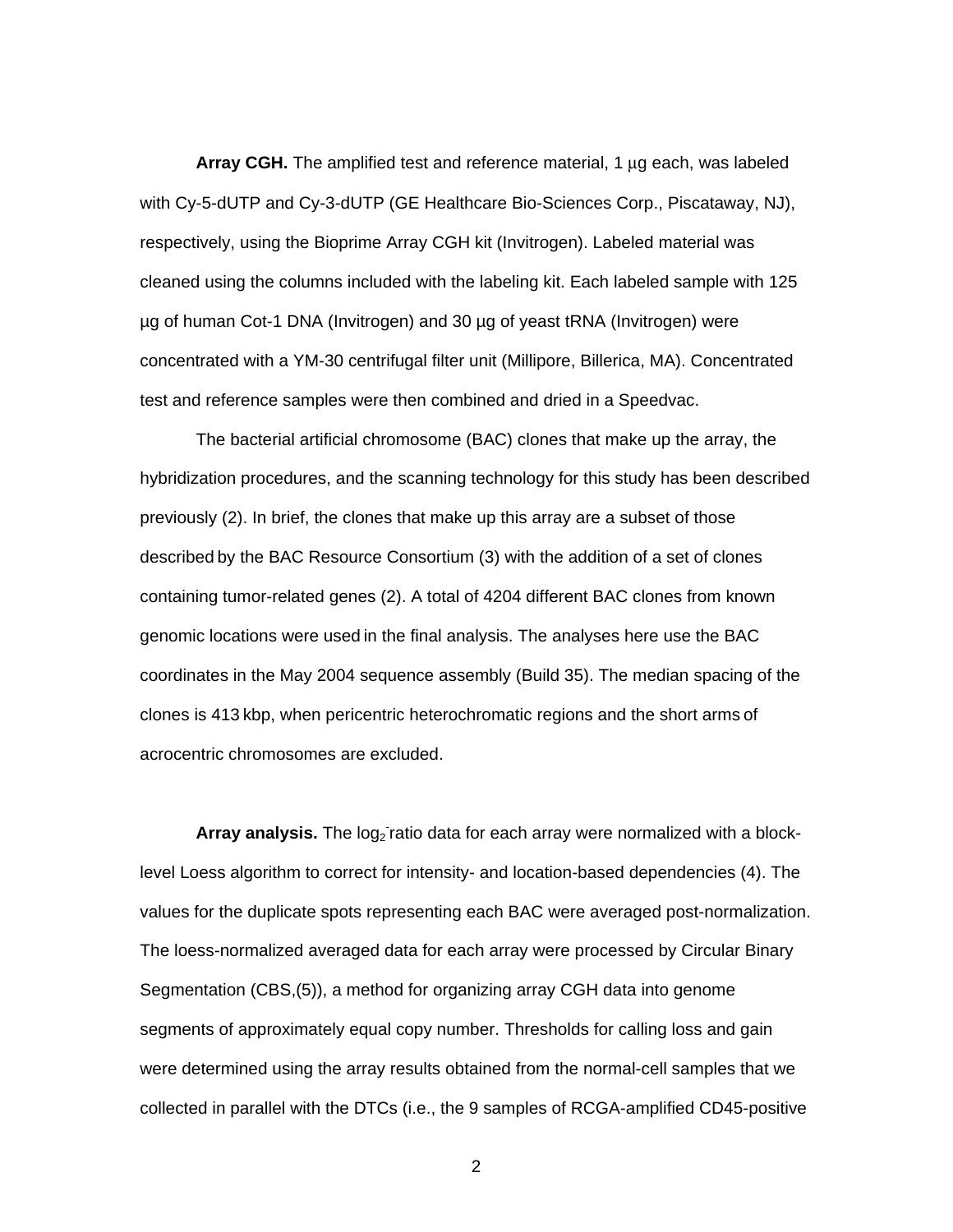bone marrow cells) and primary tumors (i.e., the 5 samples of WGA2-amplified LCMisolated normal prostate cells), respectively. Specifically, the threshold values were the 99<sup>th</sup> percentile, as calculated from the mean and standard deviation, of the segment values of each chromosome across all normal-cell arrays in each set. These chromosome-specific thresholds were used to define copy-number changes from the CBS-segmented data of the DTCs or primary-tumor cells.

**LNCaP FISH.** DNA from five BACs (RP11-108K14, RP11-138P20, RP11-346N8, RP11-520H16, and RP11-678D20) was used as FISH probes. Each BAC DNA sample was directly labeled with SpectrumRed-dUTP using a nick translation kit (Abbott Molecular Inc., Des Plaines, IL). Metaphase preparation and hybridization were performed as described previously (6).

**Comparison of matched primary-tumor and LDC pairs.** We counted the number of concordant regions of gain or loss in a matched pair of samples; a concordant region was one in which >30% of BACs in one sample's deviation were encompassed by the other sample's deviation, and vice versa.

To determine the likelihood of seeing the observed number of concordant sites of loss or gain between paired primary and DTC samples, we simulated datasets with the same number and sizes of loss and gain as the DTC dataset in question. The following method is described in greater detail in Young et al. (Young et al., in preparation)<sup>1</sup>. Because our concordance counts depend on the number of overlapping BACs, real and simulated region sizes were expressed as the number of array BACs they encompass,

 $\overline{a}$ 

<sup>&</sup>lt;sup>1</sup>Young JM, Endicott RM, Parghi SS, Walker M, Kidd JM, Trask BJ. The functional olfactory receptor repertoire varies greatly in the human population. Manuscript in preparation 2008.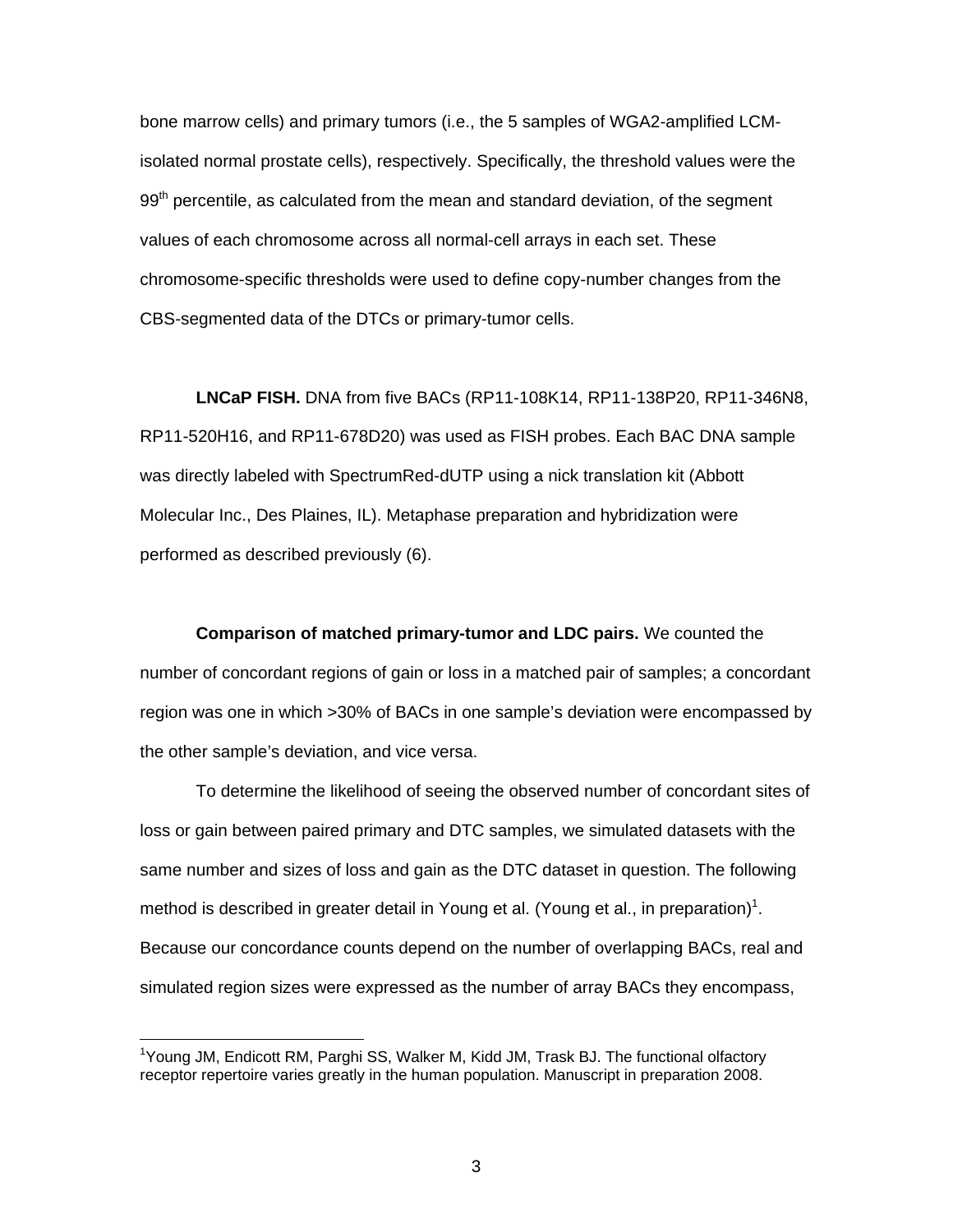rather than in bp. We constructed an artificial genome in which each autosome was represented once with its size expressed as the number of BACs that correspond to that chromosome on the array. The X and Y chromosomes were excluded from this analysis. A large number of possible start co-ordinates were picked randomly within the artificial genome, using R's "runif" function to sample from a uniform distribution. Next, we generated the start and end coordinates of the simulated region based on one of the random start positions and the size of largest real deviation. We continued generating simulated intervals in this way, using real region sizes in decreasing order until all real deviations were represented in the simulation. During this process, if any simulated region overlapped with any region(s) previously simulated, alternative randomly chosen start positions were iteratively tested until a region was identified with no overlaps.

For 10,000 simulated DTC-like datasets, we determined how many sites of loss or gain were concordant with regions found in the real dataset from the primary tumor. The proportion of the 10,000 simulated sets that showed at least as many concordant sites as the real paired datasets gives an approximate p-value for how likely such overlap would occur by chance.

**GO analyses.** To determine which functional categories of genes might be enriched in sites of loss or gain in particular groups of samples, we examined regions of change seen in at least 20% of LDC, primary tumor, or ADC samples. First, we obtained a list of all genes in the genome, together with their genomic location and Entrez IDs, using Bioconductor's biomaRt package (7) to connect to the ensembl\_mart\_37 database, the most recent Ensembl database that uses co-ordinates from the May 2004 version of the genome assembly. Genes without chromosome location information or Entrez IDs were eliminated from further analysis. Genes without GO category information according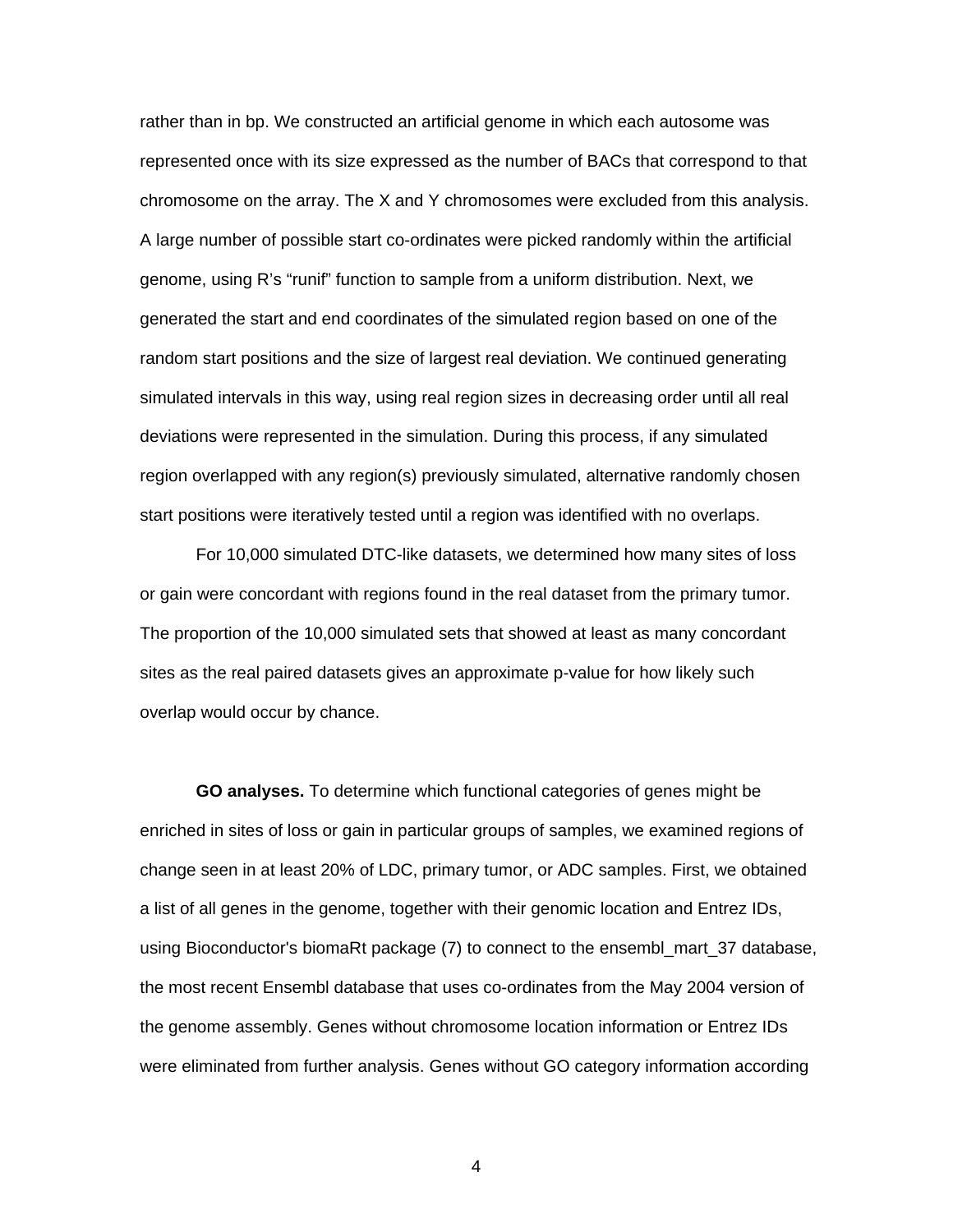to Bioconductor's org.Hs.egGO were also eliminated. The resulting list of genes formed our "gene universe" in the GO analyses described below.

Second, we determined the subset of genes from the "universe" that were encompassed by regions of copy-number change in >20% of LDC, primary tumor, or ADC samples. Losses and gains were considered separately. We used the "changed gene" list, together with the "gene universe" list to test for enrichment of all Biological Process ("BP") GO terms using the hyperGTest function of Bioconductor's GOstats package (8), with additional parameters as follows: annotation = org.Hs.eg.db, hgCutoff = 0.001, conditional = FALSE. GOstats implements a hypergeometric test to determine the probability of finding the observed enrichment of each category by chance; it should be noted that we tested a large number of categories in our GOstats analyses, and the p-values it reports do not include any adjustment for multiple testing.

Third, due to our concern that genomic clustering of functionally related genes might invalidate the hyperGtest's assumption of independence, we used simulations to determine the likelihood that a category would be enriched by chance in a dataset of alterations with the same characteristics as our real datasets. These simulations were conducted generally as described above for the concordance analysis of matched pairs of primary tumors and LDCs and as detailed in Young et al.<sup>1</sup>. However, unlike the concordance analysis, here the real and simulated data were expressed in bp and the artificial genome consisted of two copies of each autosome and one copy of each sex chromosome (all chromosome lengths reflected their length in the May 2004 genome assembly). For each of the six real datasets (i.e., losses for >20% of LDC, primary tumor, or ADC samples and gains for >20% of LDC, primary tumor, or ADC samples), we produced 1000 simulated datasets. For each simulated dataset, we repeated the process of finding genes and performed GO enrichment tests. For each category enriched in the real data set, we determined the proportion of simulations that also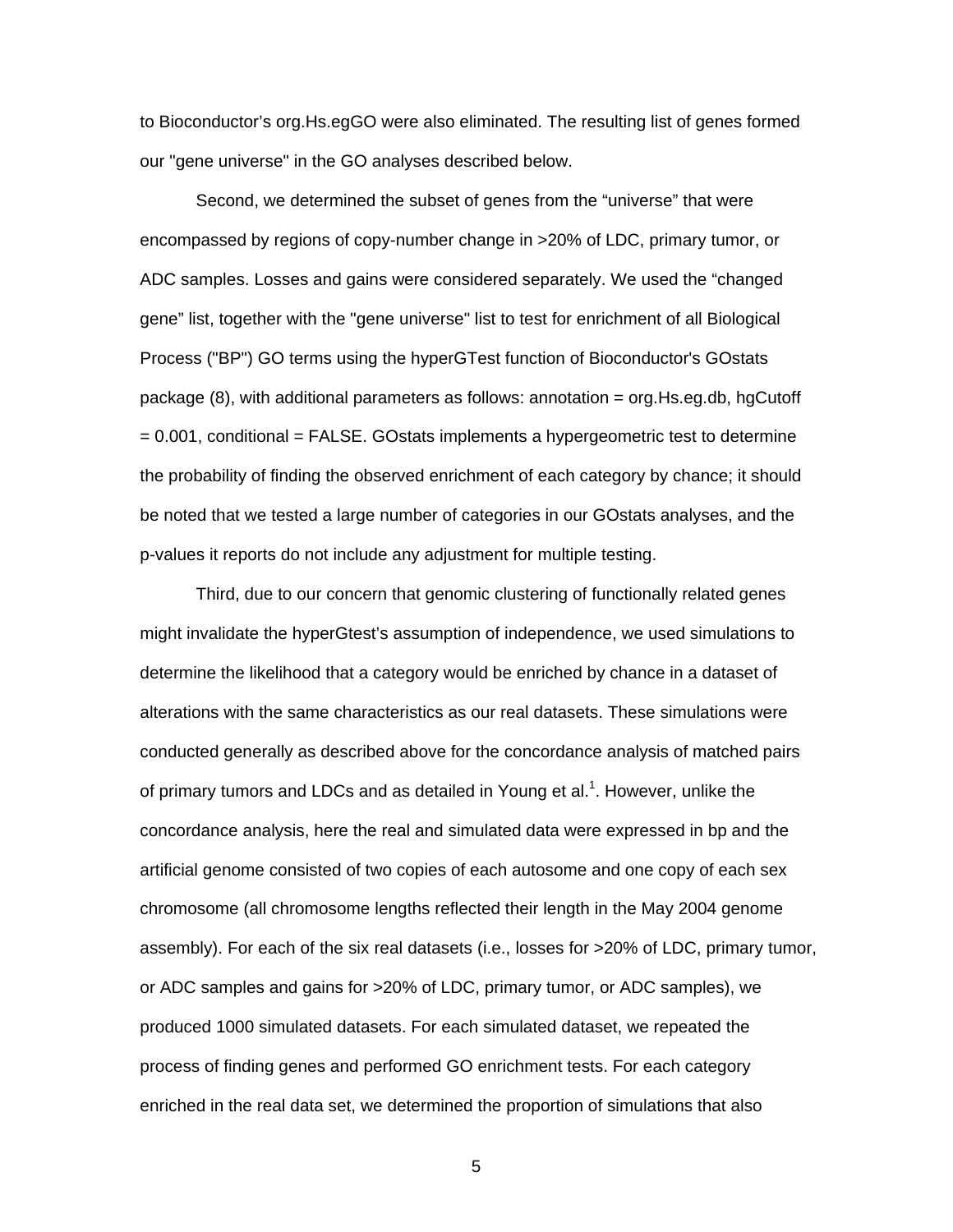showed enrichment of that category. This proportion is our "SimPValue", an estimate of how likely it is that a given category enriched by chance in a set of genomic regions with the same size distribution as the one analyzed.

#### **SUPPLEMENTAL RESULTS**

**RCGA and WGA2 are comparable.** We have compared arrays produced by amplification of normal cells by either RCGA  $(n=9)$  or WGA2  $(n=5)$ . Note that these arrays are excellent representations of the experimental bias that might affect our LocDCs or primary tumors, respectively, as the normal cells subjected to RCGA were small numbers of normal cells collected in parallel with our LocDC samples and the normal cells amplified by WGA2 were stromal cells collected by LCM from normal prostate. Our threshold method for calling loss and gain detects some site of change in both these of normal data sets. These observations are presumably a result of experimental noise. We compared the number and amount of deviant material identified in the RCGA- and WGA2-produced normal-cell arrays and found no statistical difference between the two amplification schemes (Student's t-test p=0.3485 and 0.3438, respectively).

Next, we compared the array outputs from RCGA and WGA2 amplifications performed on two aliquots of the same isolate of LNCaP DNA. In this comparison, we first found no significant difference in the deviant segment values (as an indicator of dynamic range) between these two amplification schemes (p=0.4820). Second, we found significant concordance in the array results. Our tests of concordance were performed as defined and described above in the Supplemental Methods. The DNA amplified by RCGA showed 15 sites of change, and the WGA2 DNA showed 16 deviant sites. There were 12 concordant alterations, all previously observed for LNCaP. These 12 sites all surpassed our criteria for concordance. For six sites, 100% of the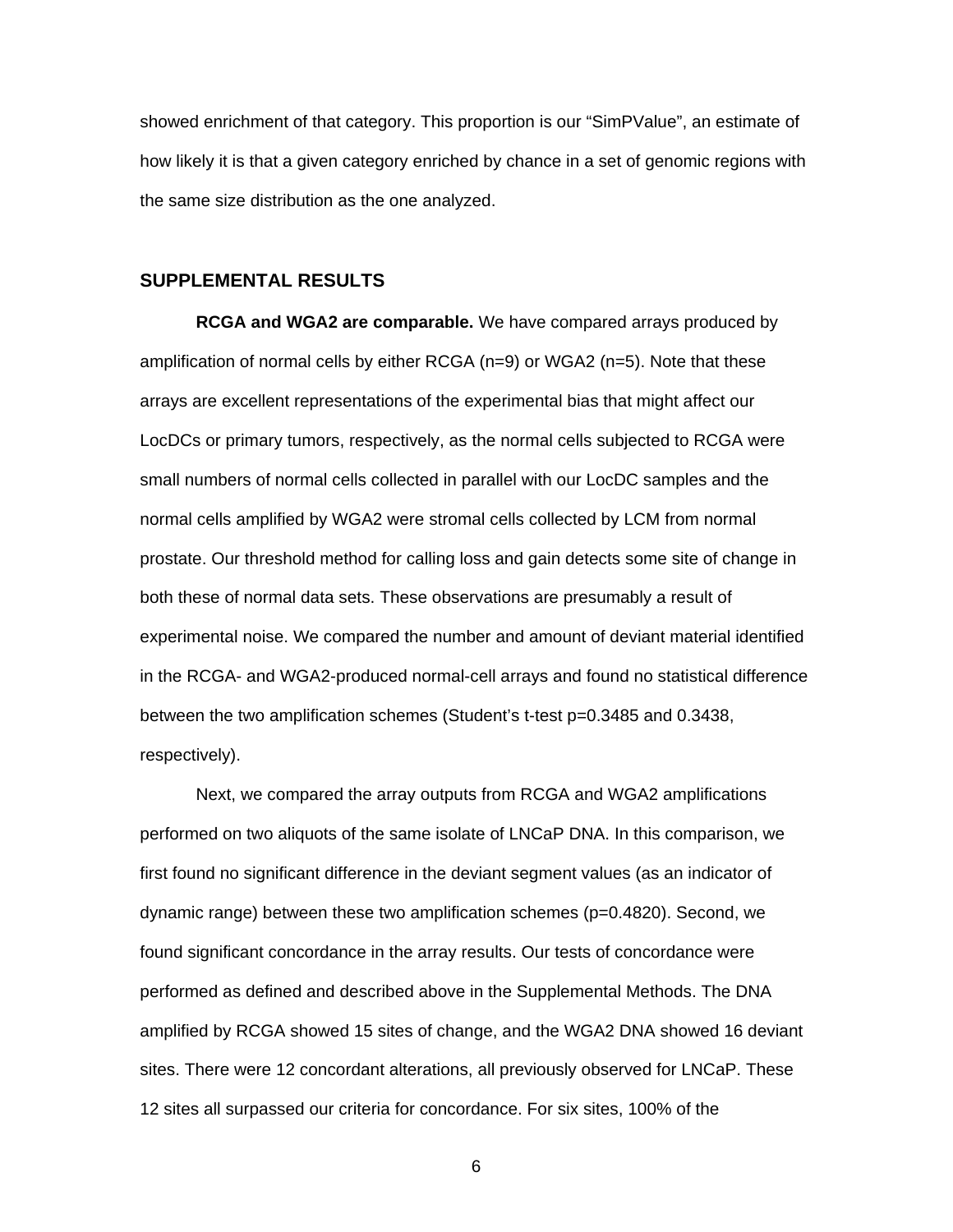encompassed BACs registered as deviant using both methods. For the other six sites, over 60% of the encompassed BACs did so. Furthermore, we found that this pair of LNCaP arrays has significantly more concordant changes than the number expected if the deviant segments were randomly distributed (p<0.0001).

The differences between the amplification of LNCaP DNA by the two methods are worth noting. Three deviations in the RCGA-LNCaP array and four in the WGA2- LNCaP array were not observed for in the other array. The former have all been previously reported for LNCaP and the latter have not, implying that RCGA might be more sensitive to genomic change than WGA2. Thus, a total of 7 deviations were not consistent between RCGA and WGA2 for the LNCaP amplifications. These analyses indicate that a comparison of samples amplified by RCGA to those subjected to WGA2 is reasonable and will reveal the underlying relationship between two related samples, but might yield some inconsistencies. The two methods produce a comparable degree of experimental noise, show no significant difference in dynamic range, and detect highly concordant deviations in test DNA.

## **REFERENCES**

**1.** Klein CA, Schmidt-Kittler O, Schardt JA, Pantel K, Speicher MR and Riethmuller G. Comparative genomic hybridization, loss of heterozygosity, and DNA sequence analysis of single cells. Proc Natl Acad Sci U S A 1999;96:4494-9.

**2.** Loo LW, Grove DI, Williams EM, et al. Array comparative genomic hybridization analysis of genomic alterations in breast cancer subtypes. Cancer Res 2004;64:8541-9. **3.** Cheung VG, Nowak N, Jang W, et al. Integration of cytogenetic landmarks into the draft sequence of the human genome. Nature 2001;409:953-8.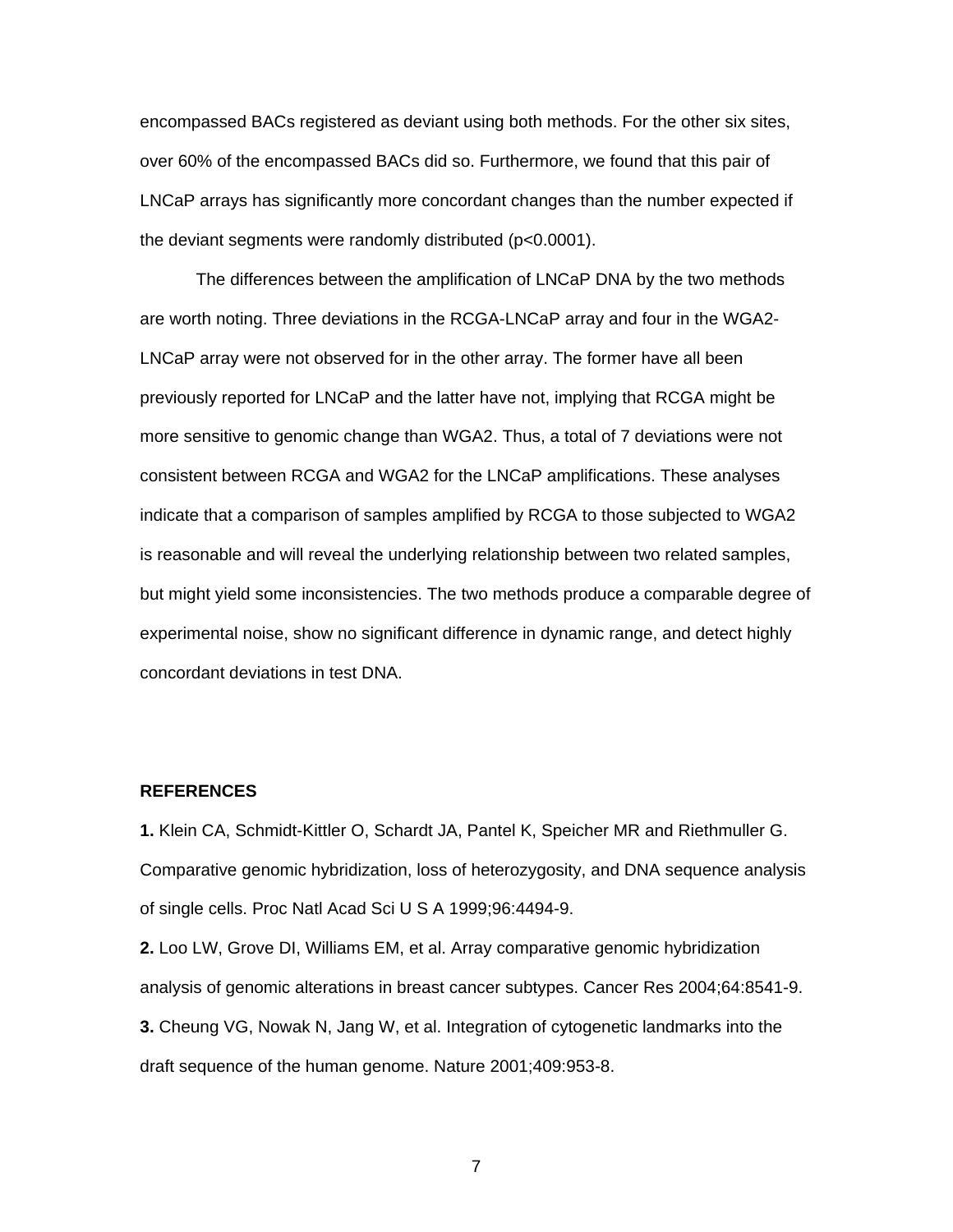**4.** Yang YH, Dudoit S, Luu P, et al. Normalization for cDNA microarray data: a robust composite method addressing single and multiple slide systematic variation. Nucleic Acids Res 2002;30:e15.

**5.** Olshen AB, Venkatraman ES, Lucito R and Wigler M. Circular binary segmentation for the analysis of array-based DNA copy number data. Biostatistics 2004;5:557-72.

**6.** Trask B and Pinkel D. Fluorescence in situ hybridization with DNA probes. Methods Cell Biol 1990;33:383-400.

**7.** Durinck S, Moreau Y, Kasprzyk A, et al. BioMart and Bioconductor: a powerful link between biological databases and microarray data analysis. Bioinformatics 2005;21:3439-40.

**8.** Falcon S and Gentleman R. Using GOstats to test gene lists for GO term association. Bioinformatics 2007;23:257-8.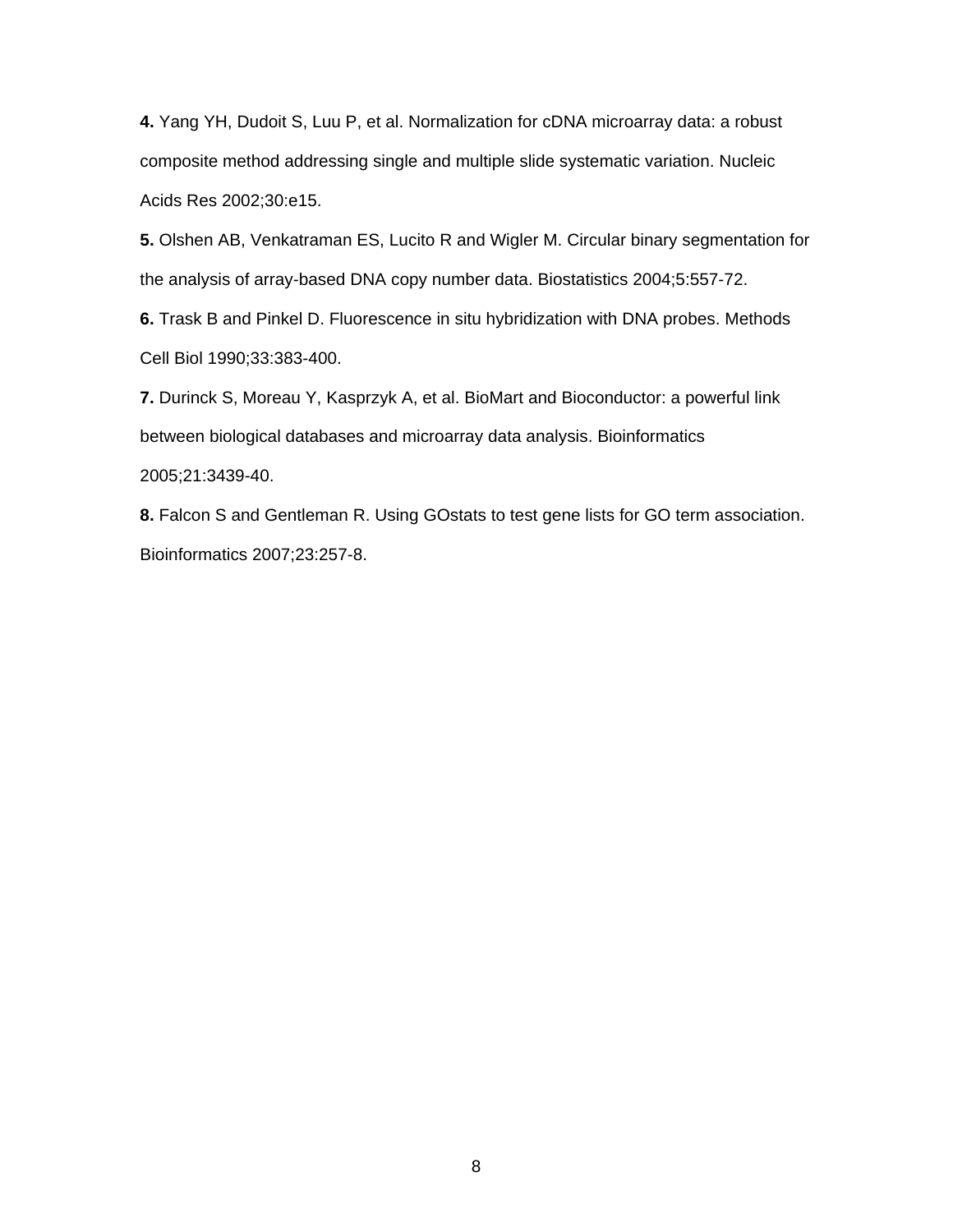| <b>Supplemental Table 1.</b> Gleason grade and TNM stage for localized patients (A) and |
|-----------------------------------------------------------------------------------------|
| advanced patients (B). For the latter, chemical castration status is also indicated.    |
|                                                                                         |

| <b>Disseminated</b> | Gleason        | <b>TNM</b>                     |
|---------------------|----------------|--------------------------------|
| cell ID             | grade          | stage                          |
| 1586*               | 6              | T <sub>2</sub> cN <sub>0</sub> |
| 1685                | 6              | T <sub>2</sub> b               |
| 1688                | 6              | T2c                            |
| 1695*               | 6              | T <sub>2c</sub>                |
| 1728                | 6              | T <sub>2</sub> b               |
| 1734                | 6              | T <sub>2c</sub>                |
| 1762                | 6              | T <sub>2a</sub>                |
| 1778                | 6              | T <sub>2c</sub>                |
| 1785*               | 6              | T <sub>2</sub> c               |
| 1815                | 6              | T <sub>2</sub> cN <sub>0</sub> |
| 1848                | 6              | T <sub>2c</sub>                |
| 1888                | 6              | T <sub>2</sub> cN <sub>0</sub> |
| 1892                | 6              | T <sub>2</sub> cN <sub>0</sub> |
| 1918*               | 6              | T <sub>2</sub> cN <sub>0</sub> |
| 1923                | 6              | T <sub>2</sub> cN <sub>0</sub> |
| 1953                | 6              | T <sub>2</sub> c               |
| 1967                | 6              | T <sub>2c</sub>                |
| 2121                | 6              | T <sub>2</sub> cN <sub>0</sub> |
| 1508                | $\overline{7}$ | T3a                            |
| 1527                | $\overline{7}$ | T <sub>2c</sub>                |
| 1585                | $\overline{7}$ | T <sub>2</sub> cN <sub>0</sub> |
| 1617                | $\overline{7}$ | T2aN0                          |
| 1636                | $\overline{7}$ | T <sub>3a</sub>                |
| 1654*               | $\overline{7}$ | T <sub>3a</sub>                |
| 1658*               | $\overline{7}$ | T2a                            |
| 1682*               | 7              | T <sub>2c</sub>                |
| 1719                | 7              | T <sub>2c</sub>                |
| 1720*               | $\overline{7}$ | T <sub>3a</sub>                |
| 1788                | $\overline{7}$ | T <sub>3a</sub>                |
| 1798                | $\overline{7}$ | T <sub>3a</sub>                |
| 1833                | 7              | T <sub>2c</sub>                |
| 1834*               | $\overline{7}$ | T <sub>2a</sub>                |
| 1845                | $\overline{7}$ | T <sub>2c</sub>                |
| 1847                | 7              | T <sub>2c</sub>                |
| 1849                | $\overline{7}$ | T2c                            |
| 1851                | 7              | T <sub>2c</sub>                |
|                     |                |                                |
| 1891                | 7<br>7         | T2cN0                          |
| 1922                |                | T <sub>2</sub> cN <sub>0</sub> |
| 1924                | 7              | T2aN0                          |
| 1937                | 7              | T <sub>2</sub> cN <sub>0</sub> |
| 1945                | 7              | ТЗа                            |
| 2120                | 7              | T <sub>2</sub> cN <sub>0</sub> |
| 1588                | 9              | T <sub>2</sub> cN <sub>0</sub> |
| 1767                | 9              | T3b                            |
| 1300                | Unknown        | Unknown                        |
| 1710                | Unknown        | Unknown                        |
| 1721                | Unknown        | Unknown                        |
| 1894                | Unknown        | Unknown                        |

|           |         |                                | в.                  |         |                    |            |
|-----------|---------|--------------------------------|---------------------|---------|--------------------|------------|
| seminated | Gleason | <b>TNM</b>                     | <b>Disseminated</b> | Gleason | <b>TNM</b>         | Chemical   |
| cell ID   | grade   | stage                          | cell ID             | grade   | stage              | castration |
| 1586*     | 6       | T2cN0                          | 1696                | 7       | <b>T4N1</b>        | No         |
| 1685      | 6       | T <sub>2</sub> b               | 1773                | 7       | T3aN1              | No         |
| 1688      | 6       | T <sub>2</sub> c               | 1823                | 7       | T <sub>2</sub> a   | Yes        |
| 1695*     | 6       | T <sub>2</sub> c               | 1856                | 7       | T3aN1              | No         |
| 1728      | 6       | T2b                            | 1796                | 8       | T <sub>2</sub> cM+ | Yes        |
| 1734      | 6       | T <sub>2c</sub>                | 1865                | 9       | M+                 | Yes        |
| 1762      | 6       | T <sub>2</sub> a               | 1877                | 9       | T3aM+              | No         |
| 1778      | 6       | T <sub>2c</sub>                | 1989                | 9       | M+                 | Yes        |
| 1785*     | 6       | T <sub>2c</sub>                | 1677                |         | M+                 | Yes        |
| 1815      | 6       | T <sub>2</sub> cN <sub>0</sub> | 1776                |         | M+                 | Yes        |
| 1848      | 6       | T <sub>2c</sub>                | 1965                |         | M+                 | Yes        |
| 1888      | 6       | T <sub>2</sub> cN <sub>0</sub> |                     |         |                    |            |
| 1892      | 6       | T <sub>2</sub> cN <sub>0</sub> |                     |         |                    |            |
| 1918*     | 6       | T <sub>2</sub> cN <sub>0</sub> |                     |         |                    |            |
| 1923      | 6       | T <sub>2</sub> cN <sub>0</sub> |                     |         |                    |            |
| 1953      | 6       | T <sub>2c</sub>                |                     |         |                    |            |
| 1967      | 6       | T <sub>2c</sub>                |                     |         |                    |            |
| 2121      | 6       | T <sub>2</sub> cN <sub>0</sub> |                     |         |                    |            |
| 1508      | 7       | ТЗа                            |                     |         |                    |            |
| 1527      | 7       | T <sub>2c</sub>                |                     |         |                    |            |
| 1585      | 7       | T <sub>2</sub> cN <sub>0</sub> |                     |         |                    |            |
| 1617      |         | T2aN0                          |                     |         |                    |            |

\*Matched primary tumor samples were collected for the indicated disseminated cell IDs.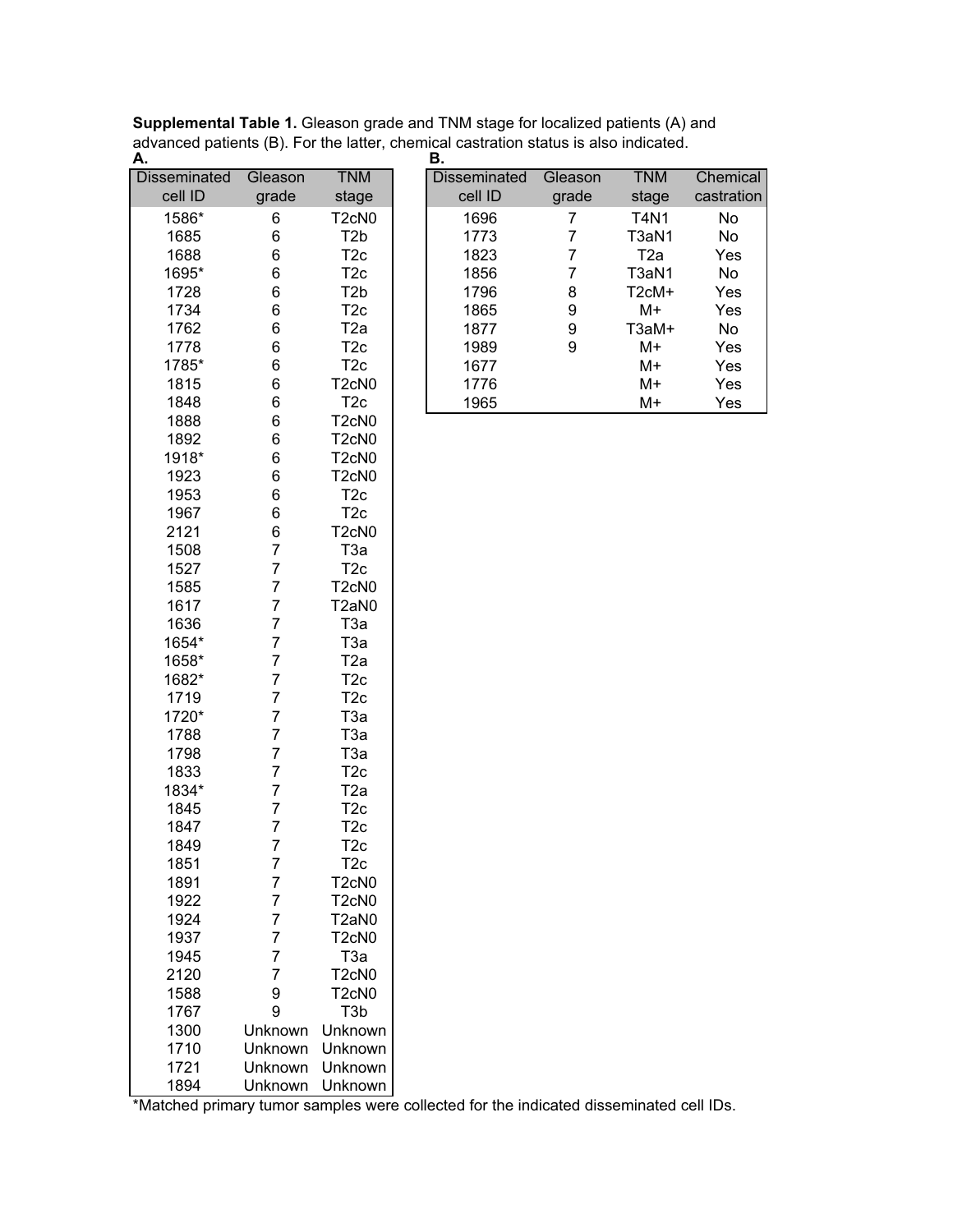**Supplemental Table 2.** Regions of copy-number loss (A) and gain (B) identified in 3 or more ( $\geq$ 27%) AdvDCs. The chromosome, genome start, and end positions of deviant regions are given. Overlapping and nested deviant regions are subdivided to indicate the regions with even higher frequency of copynumber change. The loci in bold are those sites that were also observed in >20% of the LocDC samples. Base pair positions have been rounded to the nearest one hundredth.

| А.<br><b>Losses</b>     |              |           |             | В.<br>Gains    |              |           |                         |
|-------------------------|--------------|-----------|-------------|----------------|--------------|-----------|-------------------------|
|                         |              |           | $%$ of      |                |              |           | $\frac{1}{\sqrt{2}}$ of |
| Chr.                    | <b>Start</b> | End       | <b>ADCs</b> | Chr.           | <b>Start</b> | End       | <b>ADCs</b>             |
| 1                       | 36361300     | 57320100  | 27          | $\mathbf{1}$   | 120000200    | 146522900 | 27                      |
| $\overline{2}$          | 129446100    | 135823300 | 27          |                | 146522900    | 161466500 | 36                      |
| 3                       | 1859900      | 4016400   | 27          |                | 161466500    | 164824300 | 45                      |
| 3                       | 54007400     | 62456000  | 27          |                | 164824300    | 166889000 | 36                      |
| 3                       | 71172800     | 80133700  | 27          |                | 166889000    | 196846000 | 27                      |
| 3                       | 124525900    | 131810600 | 27          |                | 196846000    | 198600100 | 36                      |
| 3                       | 151508500    | 163022400 | 27          |                | 198600100    | 212033800 | 45                      |
| 3                       | 178755600    | 198504700 | 27          |                | 212033800    | 242400400 | 36                      |
| $\overline{\mathbf{4}}$ | 101800       | 8096400   | 27          | $\overline{2}$ | 44100        | 8639100   | 36                      |
|                         | 8096400      | 10705200  | 36          |                | 8639100      | 9443700   | 27                      |
|                         | 10705200     | 11010400  | 27          |                | 9443700      | 26184700  | 36                      |
| 4                       | 17670300     | 40593600  | 27          |                | 26184700     | 28514900  | 45                      |
| 4                       | 182769200    | 183933500 | 27          |                | 28514900     | 31327600  | 36                      |
| 5                       | 97928000     | 103075900 | 27          |                | 31327600     | 42391900  | 27                      |
| 6                       | 75016100     | 93870300  | 36          |                | 42391900     | 43985600  | 36                      |
|                         | 93870300     | 108616100 | 27          |                | 43985600     | 49511100  | 27                      |
|                         | 108616100    | 120812100 | 36          |                | 49511100     | 77192000  | 36                      |
|                         | 120812100    | 123463900 | 27          |                | 77192000     | 86778900  | 27                      |
| 6                       | 136180100    | 159454900 | 27          |                | 86778900     | 112461200 | 36                      |
|                         | 159454900    | 161455600 | 36          |                | 112461200    | 124769800 | 27                      |
|                         | 161455600    | 170881200 | 27          | $\overline{2}$ | 168466100    | 224418400 | 27                      |
| 8                       | 304200       | 3899600   | 27          | $\overline{2}$ | 224577900    | 242221600 | 27                      |
|                         | 3899600      | 24892800  | 36          | 3              | 231500       | 1859900   | 27                      |
|                         | 24892800     | 30555600  | 27          | 3              | 4016400      | 4330000   | 27                      |
| 9                       | 77172300     | 78282000  | 27          |                | 4330000      | 12025500  | 36                      |
| 10                      | 214400       | 7937400   | 27          |                | 12025500     | 15780400  | 27                      |
|                         | 7937400      | 12334300  | 36          | 4              | 140977600    | 143001500 | 27                      |
| 10                      | 21903100     | 22702300  | 27          | 5              | 561600       | 4965700   | 36                      |
| 10                      | 33372800     | 42817200  | 27          |                | 4965700      | 18874700  | 27                      |
|                         | 42817200     | 43432300  | 36          | 5              | 25999400     | 50107900  | 27                      |
|                         | 43432300     | 43603000  | 45          | 5              | 150272800    | 150300400 | 27                      |
|                         | 43603000     | 49230200  | 55          |                | 150300400    | 151552300 | 36                      |
|                         | 49230200     | 50248100  | 45          |                | 151552300    | 179467100 | 27                      |
|                         | 50248100     | 73256800  | 36          |                | 179467100    | 180611400 | 36                      |
|                         | 73256800     | 78621100  | 27          | 6              | 180600       | 52696900  | 27                      |
|                         | 78621100     | 103808000 | 36          |                | 52696900     | 53474200  | 36                      |
|                         | 103808000    | 105726300 | 27          |                | 53474200     | 55544200  | 27                      |
|                         | 105726300    | 112075300 | 36          | 7              | 65973900     | 79491500  | 27                      |
|                         | 112075300    | 113462400 | 27          | 7              | 126695300    | 133346500 | 27                      |
|                         | 113462400    | 115937500 | 36          | 8              | 38183000     | 40762900  | 27                      |
|                         | 115937500    | 129427500 | 45          | 8              | 48143900     | 57031700  | 27                      |
|                         | 129427500    | 135117700 | 55          |                | 57031700     | 99900700  | 36                      |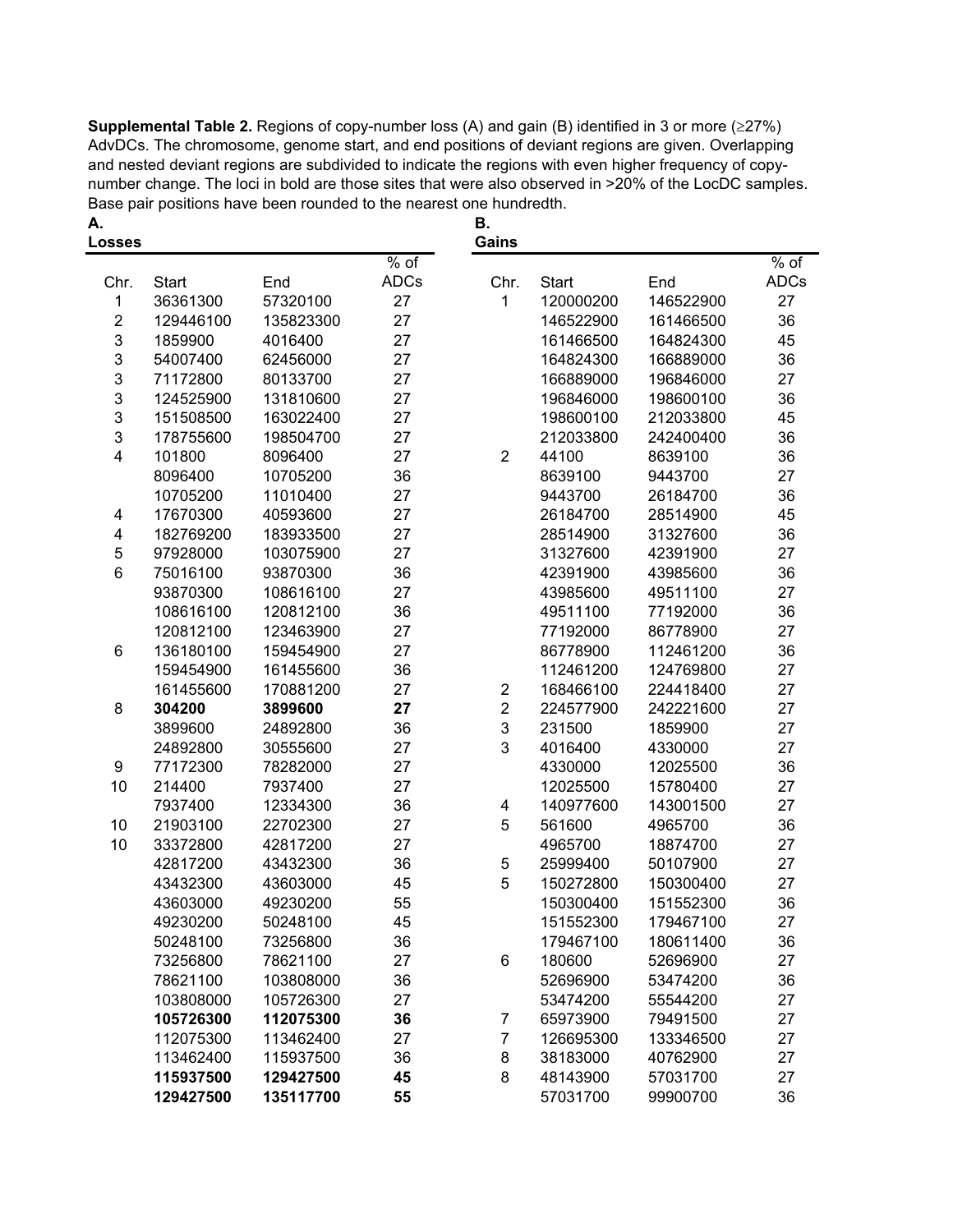|    | 135117700 | 135315300 | 45 |                  | 99900700  | 146081700 | 27 |
|----|-----------|-----------|----|------------------|-----------|-----------|----|
| 11 | 7687400   | 12608600  | 27 | $\boldsymbol{9}$ | 222300    | 4575600   | 36 |
|    | 12608600  | 14198500  | 36 |                  | 4575600   | 7302900   | 27 |
|    | 14198500  | 28748100  | 27 | 9                | 78282000  | 89644000  | 27 |
|    | 28748100  | 32183800  | 36 |                  | 89644000  | 98799000  | 36 |
|    | 32183800  | 38672900  | 45 |                  | 98799000  | 103308700 | 27 |
|    | 38672900  | 43681700  | 36 |                  | 103308700 | 111819300 | 36 |
|    | 43681700  | 44879200  | 27 |                  | 111819300 | 113124900 | 45 |
| 11 | 93214200  | 101149100 | 27 |                  | 113124900 | 127428500 | 36 |
| 11 | 104171100 | 107883700 | 27 |                  | 127428500 | 130681600 | 45 |
|    | 107883700 | 127647400 | 36 |                  | 130681600 | 138256300 | 36 |
|    | 127647400 | 133686900 | 27 | 11               | 44879200  | 57196000  | 27 |
| 13 | 32090300  | 35802700  | 27 | $*11$            | 63363100  | 76964700  | 27 |
|    | 35802700  | 49029900  | 36 |                  | 76964700  | 77218000  | 36 |
|    | 49029900  | 57108100  | 45 |                  | 77218000  | 93214200  | 27 |
|    | 57108100  | 66378400  | 36 | 11               | 101149100 | 104171100 | 27 |
|    | 66378400  | 73284100  | 45 | 11               | 127647400 | 131037500 | 27 |
|    | 73284100  | 73620400  | 55 | 16               | 75800     | 2425400   | 36 |
|    | 73620400  | 76931000  | 45 |                  | 2425400   | 3292400   | 27 |
|    | 76931000  | 77899000  | 36 | 16               | 29550800  | 34476100  | 27 |
|    | 77899000  | 80203300  | 45 | 17               | 42087500  | 73516500  | 27 |
|    | 80203300  | 93718500  | 55 |                  | 73516500  | 78311500  | 36 |
|    | 93718500  | 101030200 | 36 | 22               | 20289400  | 22928700  | 27 |
|    | 101030200 | 113351500 | 27 | X                | 7483600   | 28209600  | 36 |
| 14 | 19570800  | 30430800  | 27 |                  | 28209600  | 39019200  | 27 |
| 14 | 34404800  | 69266000  | 27 |                  | 39019200  | 66108300  | 36 |
|    | 69266000  | 69652600  | 36 |                  | 66108300  | 67961300  | 45 |
|    | 69652600  | 75620300  | 27 |                  | 67961300  | 69047600  | 36 |
| 15 | 30180000  | 41591900  | 27 |                  | 69047600  | 73682500  | 27 |
|    | 41591900  | 53535600  | 36 |                  | 73682500  | 100670300 | 36 |
|    | 53535600  | 61375300  | 45 |                  | 100670300 | 148896100 | 27 |
|    | 61375300  | 77888800  | 36 |                  | 148896100 | 153951900 | 36 |
|    | 77888800  | 88050500  | 27 |                  |           |           |    |
| 16 | 31443700  | 53822000  | 27 |                  |           |           |    |
|    | 53822000  | 54805500  | 36 |                  |           |           |    |
|    | 54805500  | 59251000  | 27 |                  |           |           |    |
|    | 59251000  | 60811600  | 36 |                  |           |           |    |
|    | 60811600  | 64421400  | 45 |                  |           |           |    |
|    | 64421400  | 70010000  | 27 |                  |           |           |    |
|    | 70010000  | 88125800  | 36 |                  |           |           |    |
|    | 88125800  | 88612600  | 27 |                  |           |           |    |
| 17 | 1335600   | 24318000  | 27 |                  |           |           |    |
| 19 | 241300    | 63560200  | 27 |                  |           |           |    |
| 21 | 25756900  | 26441500  | 27 |                  |           |           |    |
|    | 26441500  | 26777000  | 36 |                  |           |           |    |
|    | 26777000  | 26923000  | 27 |                  |           |           |    |
| 21 | 40165200  | 43237400  | 27 |                  |           |           |    |

Abbreviations: **Chr**, chromosome.

\*These deviations are probably artifact as they were also observed in ~20% of arrays on 10-20 normal cells.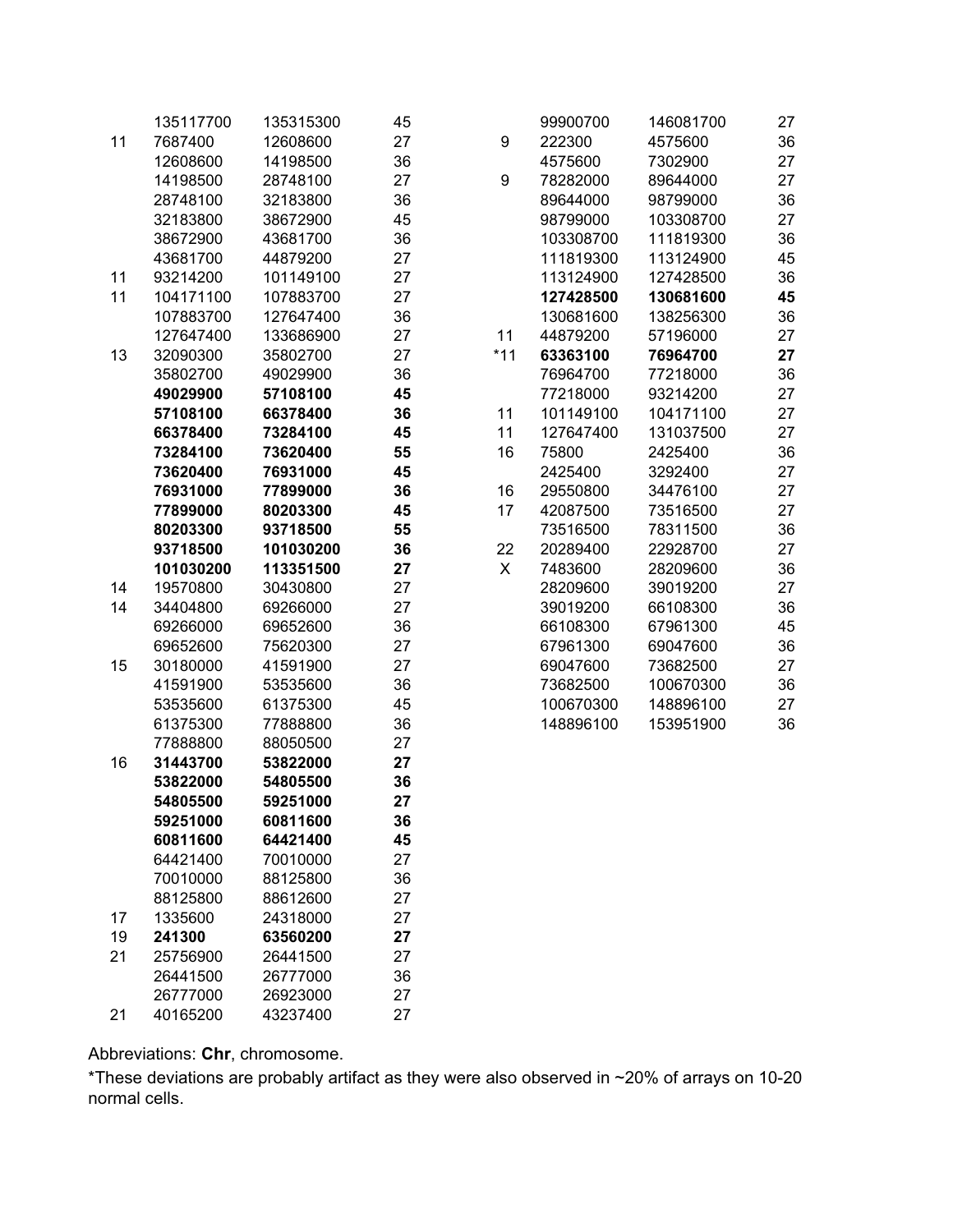**Supplemental Table 3.** Regions of copy-number loss and gain in >20% of LocDCs (A), primary tumors (B), or AdvDCs (C) used for gene ontology analysis. The chromosome (Chr.), genome start, and end positions of deviant regions are given.

## **A. LocDCs**

| Losses |           |           | Gains |           |          |
|--------|-----------|-----------|-------|-----------|----------|
| Chr.   | Start     | End       | Chr.  | Start     | End      |
| 4      | 28028903  | 30613014  | 3     | 42812666  | 53827245 |
| 5      | 4965703   | 9240476   | 3     | 123243312 | 13196122 |
| 5      | 18874717  | 26168302  | 3     | 193633588 | 19850472 |
| 8      | 304159    | 4386750   | 9     | 125271843 | 13365003 |
| 10     | 214399    | 1474060   | 11    | 56357374  | 77094745 |
| 10     | 107761235 | 111047380 |       |           |          |
| 10     | 128180749 | 135165811 |       |           |          |
| 11     | 40333699  | 41710577  |       |           |          |
| 12     | 124562362 | 129332501 |       |           |          |
| 13     | 52183617  | 113351493 |       |           |          |
| 16     | 49274146  | 54394461  |       |           |          |
| 16     | 57249741  | 64579967  |       |           |          |
| 16     | 81539093  | 81784852  |       |           |          |
| 18     | 56872541  | 57340436  |       |           |          |
| 19     | 33315121  | 37120074  |       |           |          |

| ses |          |          | Gains |           |           |
|-----|----------|----------|-------|-----------|-----------|
| hr. | Start    | End      | Chr.  | Start     | End       |
| 4   | 28028903 | 30613014 | 3     | 42812666  | 53827245  |
| 5   | 4965703  | 9240476  | 3     | 123243312 | 131961221 |
| 5   | 18874717 | 26168302 | 3     | 193633588 | 198504724 |
| 8   | 304159   | 4386750  | 9     | 125271843 | 133650036 |
| 10  | 214399   | 1474060  | 11    | 56357374  | 77094745  |

## **B.**

## **Primary tumors**

| Losses         |           |           | Gains          |           |           |
|----------------|-----------|-----------|----------------|-----------|-----------|
| Chr.           | Start     | End       | Chr.           | Start     | End       |
| 1              | 154391405 | 163508931 | 1              | 1036980   | 47620504  |
| 1              | 235875218 | 237932584 | 1              | 142916565 | 153594838 |
| $\overline{2}$ | 12289583  | 19306523  | $\overline{2}$ | 6608798   | 10952850  |
| $\overline{2}$ | 121500476 | 156109000 | $\overline{2}$ | 25347012  | 31515961  |
| 4              | 4538586   | 5119073   | 3              | 46857872  | 52743025  |
| 5              | 66078534  | 128933634 | 5              | 561584    | 1540913   |
| 5              | 150272828 | 171316611 | 6              | 26151436  | 44815782  |
| 6              | 64287483  | 137498692 | 7              | 106476    | 6396697   |
| 6              | 159454947 | 170881221 | 7              | 71922030  | 75326524  |
| 7              | 35648493  | 42617046  | 7              | 98937882  | 105570154 |
| 8              | 304159    | 38453623  | 8              | 126655187 | 136154996 |
| 10             | 77226915  | 79157041  | 9              | 125698693 | 138256276 |
| 10             | 86468638  | 95935762  | 10             | 69643018  | 73406411  |
| 10             | 127832427 | 129796619 | 10             | 80532209  | 82331976  |
| 11             | 10492617  | 44271172  | 10             | 101635168 | 104959528 |
| 11             | 78034239  | 83842293  | 10             | 126193027 | 126665243 |
| 11             | 119158031 | 133686875 | 10             | 129686061 | 135315306 |
| 12             | 4485584   | 5783146   | 11             | 44098955  | 48247226  |
| 12             | 63300097  | 91514464  | 11             | 117662914 | 118992466 |
| 12             | 94705537  | 102604940 | 12             | 44524861  | 60652543  |
| 12             | 124562362 | 132310722 | 12             | 107617696 | 111206853 |
| 13             | 30131054  | 56820599  | 12             | 119040684 | 123499450 |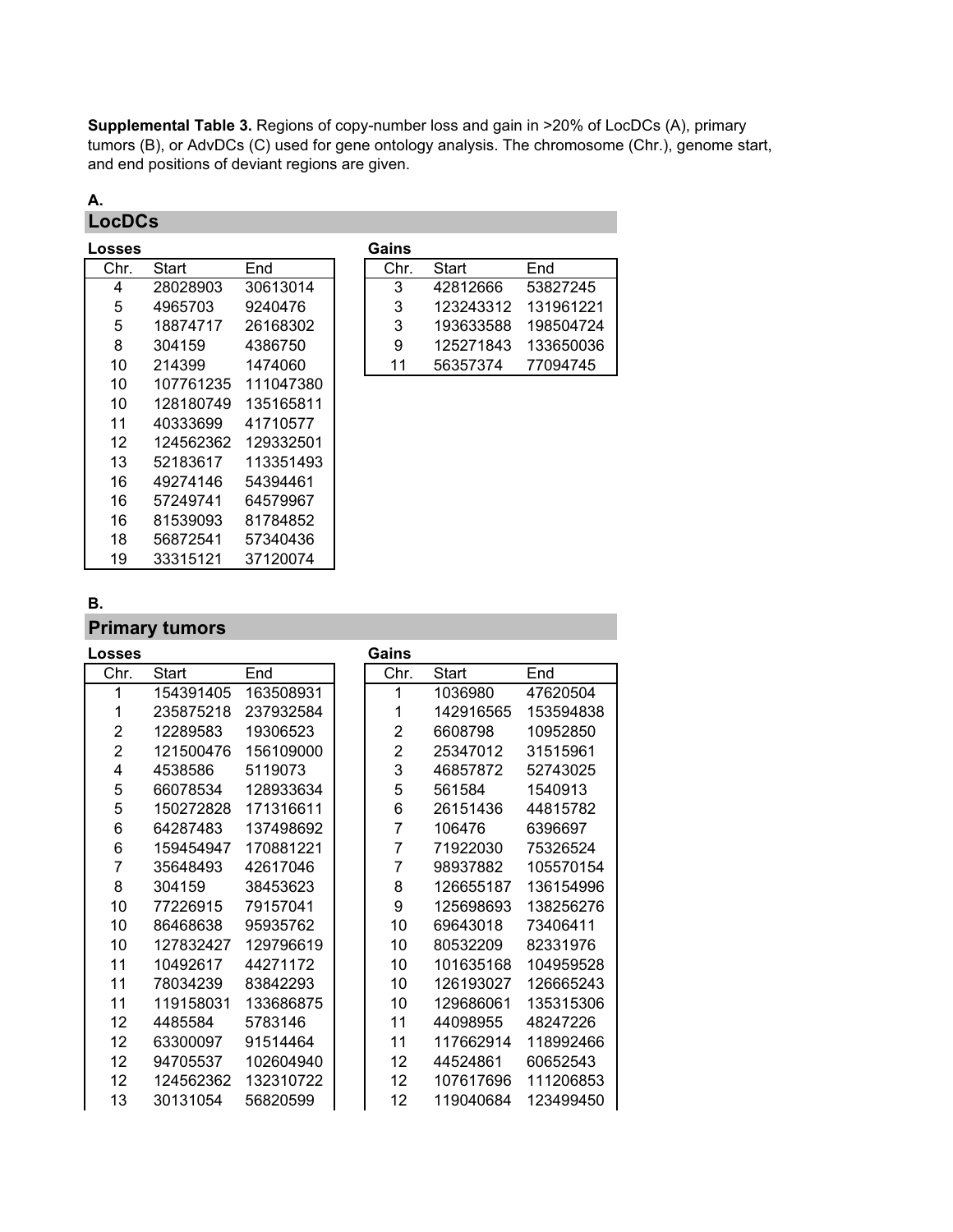| 15 | 25673627 | 31975487 | 13                       | 111758242 | 1133514 |
|----|----------|----------|--------------------------|-----------|---------|
| 15 | 45134880 | 49448561 | 14                       | 89130447  | 9223941 |
| 15 | 85413252 | 86472154 | 14                       | 99137698  | 1061755 |
| 16 | 46203946 | 54988902 | 15                       | 38241119  | 4175099 |
| 16 | 60811618 | 64579967 | 15                       | 42546116  | 4381258 |
| 16 | 75563743 | 82429929 | 15                       | 99149458  | 1000219 |
| 17 | 12002245 | 15511681 | 16                       | 10159016  | 1568144 |
| 17 | 28794278 | 29841486 | 16                       | 55369591  | 5765333 |
| 18 | 72100759 | 73593885 | 16                       | 64952312  | 6906672 |
| 19 | 19747489 | 37612371 | 17                       | 117304    | 8365794 |
| 20 | 6090695  | 24282120 | 17                       | 34153267  | 3808357 |
| 20 | 35432771 | 43172910 | 17                       | 68729134  | 7831147 |
| 22 | 24443742 | 26243615 | 18                       | 75021265  | 7608990 |
|    |          |          | $\overline{\phantom{a}}$ | .         | .       |

| 15 | 25673627 | 31975487 | 13 | 111758242 | 113351493 |
|----|----------|----------|----|-----------|-----------|
| 15 | 45134880 | 49448561 | 14 | 89130447  | 92239415  |
| 15 | 85413252 | 86472154 | 14 | 99137698  | 106175506 |
| 16 | 46203946 | 54988902 | 15 | 38241119  | 41750990  |
| 16 | 60811618 | 64579967 | 15 | 42546116  | 43812588  |
| 16 | 75563743 | 82429929 | 15 | 99149458  | 100021943 |
| 17 | 12002245 | 15511681 | 16 | 10159016  | 15681446  |
| 17 | 28794278 | 29841486 | 16 | 55369591  | 57653333  |
| 18 | 72100759 | 73593885 | 16 | 64952312  | 69066728  |
| 19 | 19747489 | 37612371 | 17 | 117304    | 8365794   |
| 20 | 6090695  | 24282120 | 17 | 34153267  | 38083571  |
| 20 | 35432771 | 43172910 | 17 | 68729134  | 78311473  |
| 22 | 24443742 | 26243615 | 18 | 75021265  | 76089909  |
|    |          |          | 19 | 241269    | 19877489  |
|    |          |          | 19 | 37482371  | 63560213  |
|    |          |          | 21 | 41630602  | 46912065  |
|    |          |          | 22 | 16233834  | 23142856  |
|    |          |          | 22 | 35686144  | 49441620  |
|    |          |          | х  | 7483618   | 153951934 |

## **C.**

# **AdvDCs**

| Losses                  |              |           | Gains          |              |           |
|-------------------------|--------------|-----------|----------------|--------------|-----------|
| Chr.                    | <b>Start</b> | End       | Chr.           | <b>Start</b> | End       |
| 1                       | 36361290     | 56762346  | 1              | 142916565    | 240032059 |
| $\overline{\mathbf{c}}$ | 129446050    | 135593357 | 2              | 44073        | 121679355 |
| 3                       | 1859870      | 2675754   | $\overline{2}$ | 168466065    | 224444130 |
| 3                       | 54007388     | 62347194  | $\overline{c}$ | 224577925    | 242221648 |
| 3                       | 71172842     | 76611609  | 3              | 231485       | 397141    |
| 3                       | 124525892    | 128983062 | 3              | 4016396      | 15387250  |
| 3                       | 151508469    | 162207623 | 4              | 140977612    | 143144965 |
| 3                       | 178755564    | 198504724 | 5              | 561584       | 16775431  |
| 4                       | 101785       | 10835224  | 5              | 25999396     | 43795937  |
| 4                       | 17670296     | 40214695  | 5              | 150272828    | 180611420 |
| 4                       | 182769217    | 183096645 | 6              | 180642       | 55416965  |
| 5                       | 97928034     | 102841325 | 7              | 65973863     | 78862373  |
| 6                       | 75016060     | 123465414 | 7              | 126695314    | 133018477 |
| 6                       | 136180051    | 170881221 | 8              | 38183042     | 40742585  |
| 8                       | 304159       | 29507616  | 8              | 48143884     | 146081698 |
| 9                       | 77172311     | 78142517  | 9              | 222268       | 6601726   |
| 10                      | 214399       | 11961014  | 9              | 78281981     | 138256276 |
| 10                      | 21903086     | 22813984  | 11             | 44879165     | 57277679  |
| 10                      | 33372796     | 135315306 | 11             | 63363052     | 93087588  |
| 11                      | 7687390      | 44614067  | 11             | 101149074    | 103965030 |
| 11                      | 93214215     | 100132253 | 11             | 127647353    | 130996287 |
| 11                      | 104171070    | 133686875 | 16             | 75836        | 3158832   |
| 13                      | 32572850     | 113351493 | 16             | 29550781     | 31443695  |
| 14                      | 19570807     | 29163547  | 17             | 42087497     | 78311473  |
| 14                      | 34404822     | 74551240  | 22             | 20289397     | 20719548  |
| 15                      | 30179961     | 87936225  | х              | 7483618      | 153951934 |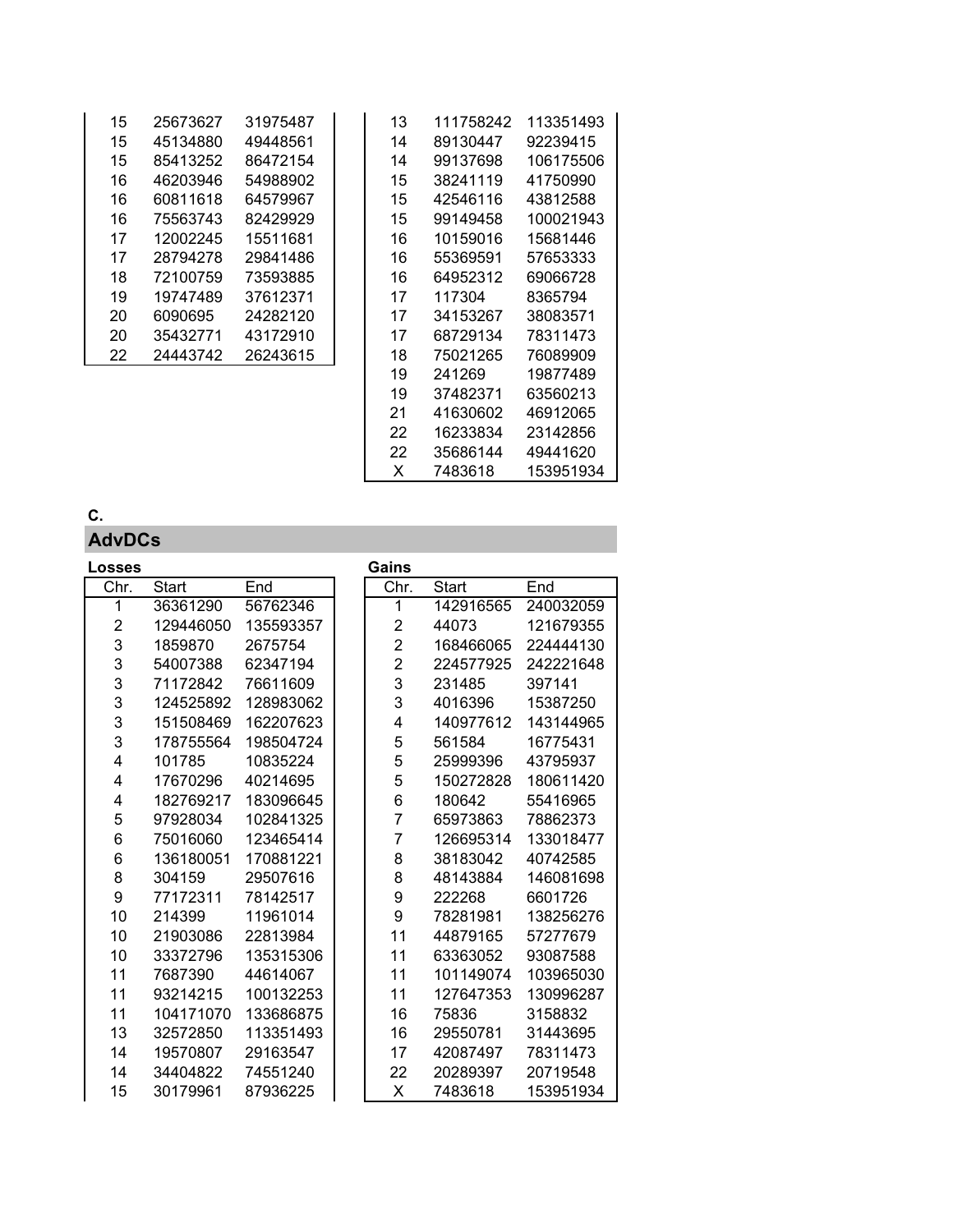| 16 | 34476094 | 88612553 |
|----|----------|----------|
| 17 | 1335633  | 21191548 |
| 19 | 241269   | 63560213 |
| 21 | 25756854 | 26960676 |
| 21 | 40165171 | 40295171 |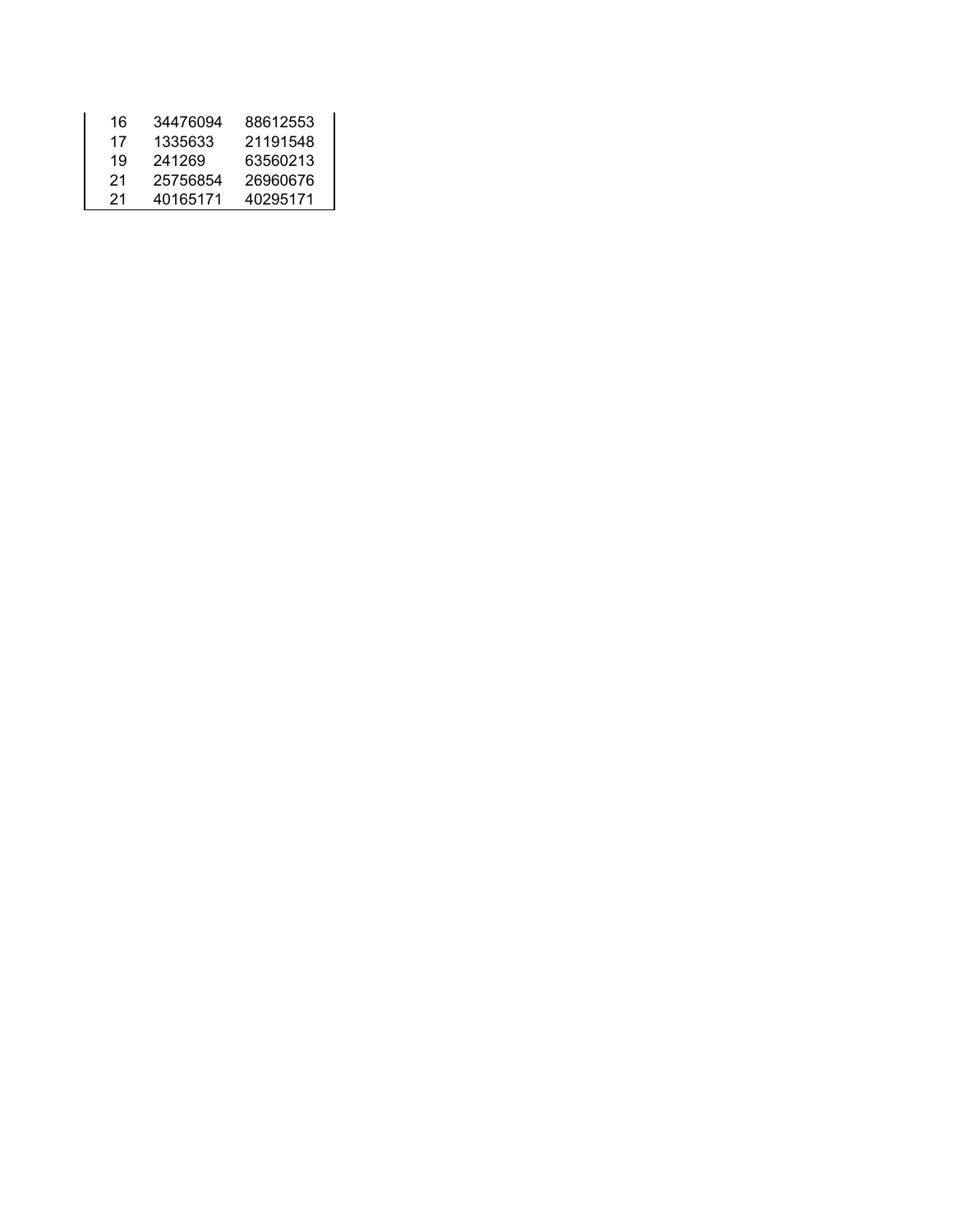**Supplemental Table 4.** GO categories enriched (p < 0.001 as determined by the hyperGTest package) in regions of loss observed in >20% of LocDC (A), primary tumor (B), and AdvDC (C) samples, respectively. The number of "changed genes" and the number of GO categories they represent is given under each sample heading. The "gene universe" included 12,639 genes for all tests. The first column for each sample type is the GO identifier (GO\_ID) as designated by the GO consortium. Also given is the p-value determined by the hyperGTest algorithm (Pvalue), the number of genes for that GO category that were identified from the changed gene list (Count), the number of genes for that GO category in the total gene list (Size), and the term associated with that GO category (Term). We also give, from our simulations that take into account the physical distribution in the genome of the genes of particular gene categories, the number of times that the GO category was observed at a hyperGTest significance level of p < 0.001 in the simulations (NumSims), and the p-value as determined from our simulations (SimPValue). Those SimPValues in bold are significant with p < 0.05.

#### **A.**

**LocDCs** 157 genes in dataset and 716 GO IDs tested

| $\blacksquare$ |                       |       |                                       |                |           |
|----------------|-----------------------|-------|---------------------------------------|----------------|-----------|
| GO ID          | Pvalue                | Count | Size Term                             | <b>NumSims</b> | SimPValue |
| GO:0016337     | $1.14 \times 10^{-7}$ | 14    | 223 cell-cell adhesion                |                | 0.051     |
| GO:0007156     | $1.36 \times 10^{-7}$ | 10    | 112 homophilic cell adhesion          |                | 0.054     |
| GO:0016109     | $9.05 \times 10^{-4}$ |       | 4 tetraterpenoid biosynthetic process |                | 0.005     |
| GO:0016114     | $9.05 \times 10^{-4}$ |       | 4 terpenoid biosynthetic process      |                | 0.005     |
| GO:0016117     | $9.05 \times 10^{-4}$ |       | 4 carotenoid biosynthetic process     |                | 0.005     |

| ۰. |  |
|----|--|
|    |  |

| <b>Primary tumors</b>                 |
|---------------------------------------|
| 1372 genes in dataset and 2380 GO IDs |

| 1372 genes in dataset and 2380 GO IDs tested |                       |       |                                                        |                |           |  |  |
|----------------------------------------------|-----------------------|-------|--------------------------------------------------------|----------------|-----------|--|--|
| <b>GO ID</b>                                 | Pvalue                | Count | Size Term                                              | <b>NumSims</b> | SimPValue |  |  |
| GO:0007268                                   | $4.12 \times 10^{-6}$ | 51    | 247 synaptic transmission                              | 0              | 0.011     |  |  |
| GO:0019226                                   | $1.05 \times 10^{-5}$ | 55    | 282 transmission of nerve impulse                      |                | 0.009     |  |  |
| GO:0007267                                   | $5.03 \times 10^{-5}$ | 94    | 584 cell-cell signaling                                |                | 0.014     |  |  |
| GO:0045639                                   | $1.66 \times 10^{-4}$ |       | 13 positive regulation of myeloid cell differentiation | 0              | < 0.001   |  |  |
| GO:0051046                                   | $1.92 \times 10^{-4}$ | 14    | 45 regulation of secretion                             |                | 0.002     |  |  |
| GO:0042742                                   | $3.12 \times 10^{-4}$ | 19    | 75 defense response to bacterium                       | 9              | 0.078     |  |  |
| GO:0006813                                   | $3.38 \times 10^{-4}$ | 31    | 151 potassium ion transport                            | 0              | < 0.001   |  |  |
| GO:0006874                                   | $3.58 \times 10^{-4}$ | 23    | 100 cellular calcium ion homeostasis                   | 3              | 0.015     |  |  |
| GO:0055074                                   | $3.58 \times 10^{-4}$ | 23    | 100 calcium ion homeostasis                            | 3              | 0.015     |  |  |
| GO:0009617                                   | $3.77 \times 10^{-4}$ | 20    | 82 response to bacterium                               | 8              | 0.074     |  |  |
| GO:0045648                                   | $6.32 \times 10^{-4}$ | 4     | 5 positive regulation of erythrocyte differentiation   | 0              | 0.001     |  |  |
| GO:0007269                                   | $6.33 \times 10^{-4}$ | 10    | 29 neurotransmitter secretion                          |                | 0.001     |  |  |
| GO:0006875                                   | $9.81 \times 10^{-4}$ | 23    | 107 cellular metal ion homeostasis                     | 3              | 0.013     |  |  |
| GO:0055065                                   | $9.81 \times 10^{-4}$ | 23    | 107 metal ion homeostasis                              | 3              | 0.013     |  |  |

## **C.**

| <b>AdvDCs</b> |                                              |       |                                                                                          |                |           |  |  |  |
|---------------|----------------------------------------------|-------|------------------------------------------------------------------------------------------|----------------|-----------|--|--|--|
|               | 3548 genes in dataset and 3225 GO IDs tested |       |                                                                                          |                |           |  |  |  |
| GO ID         | Pvalue                                       | Count | Size Term                                                                                | <b>NumSims</b> | SimPValue |  |  |  |
| GO:0006351    | $3.54 \times 10^{-8}$                        | 668   | 2018 transcription, DNA-dependent                                                        | 22             | 0.165     |  |  |  |
| GO:0032774    | $3.76 \times 10^{-8}$                        | 669   | 2022 RNA biosynthetic process                                                            | 22             | 0.162     |  |  |  |
| GO:0006355    | $3.94 \times 10^{-8}$                        | 652   | 1966 regulation of transcription, DNA-dependent                                          | 22             | 0.167     |  |  |  |
| GO:0016070    | $4.78 \times 10^{-8}$                        | 809   | 2494 RNA metabolic process                                                               | 22             | 0.149     |  |  |  |
| GO:0045449    | $3.99 \times 10^{-7}$                        | 680   | 2087 regulation of transcription                                                         | 22             | 0.158     |  |  |  |
| GO:0006350    | $6.10 \times 10^{-7}$                        | 704   | 2173 transcription                                                                       | 22             | 0.157     |  |  |  |
| GO:0031323    | $6.46 \times 10^{-7}$                        | 748   | 2322 regulation of cellular metabolic process                                            | 20             | 0.145     |  |  |  |
| GO:0019219    | $1.21 \times 10^{-6}$                        | 693   | 2145 regulation of nucleobase, nucleoside, nucleotide and nucleic acid metabolic process | 21             | 0.154     |  |  |  |
| GO:0050794    | $1.44 \times 10^{-6}$                        | 1132  | 3647 regulation of cellular process                                                      | 13             | 0.101     |  |  |  |
| GO:0019222    | $1.73 \times 10^{-6}$                        | 770   | 2410 regulation of metabolic process                                                     | 19             | 0.143     |  |  |  |
| GO:0050789    | $1.13 \times 10^{-5}$                        | 1207  | 3943 regulation of biological process                                                    | 13             | 0.094     |  |  |  |
| GO:0065007    | $1.41 \times 10^{-5}$                        | 1299  | 4268 biological regulation                                                               | 10             | 0.087     |  |  |  |
| GO:0006118    | $9.36 \times 10^{-4}$                        | 113   | 312 electron transport                                                                   | 0              | 0.001     |  |  |  |

Π